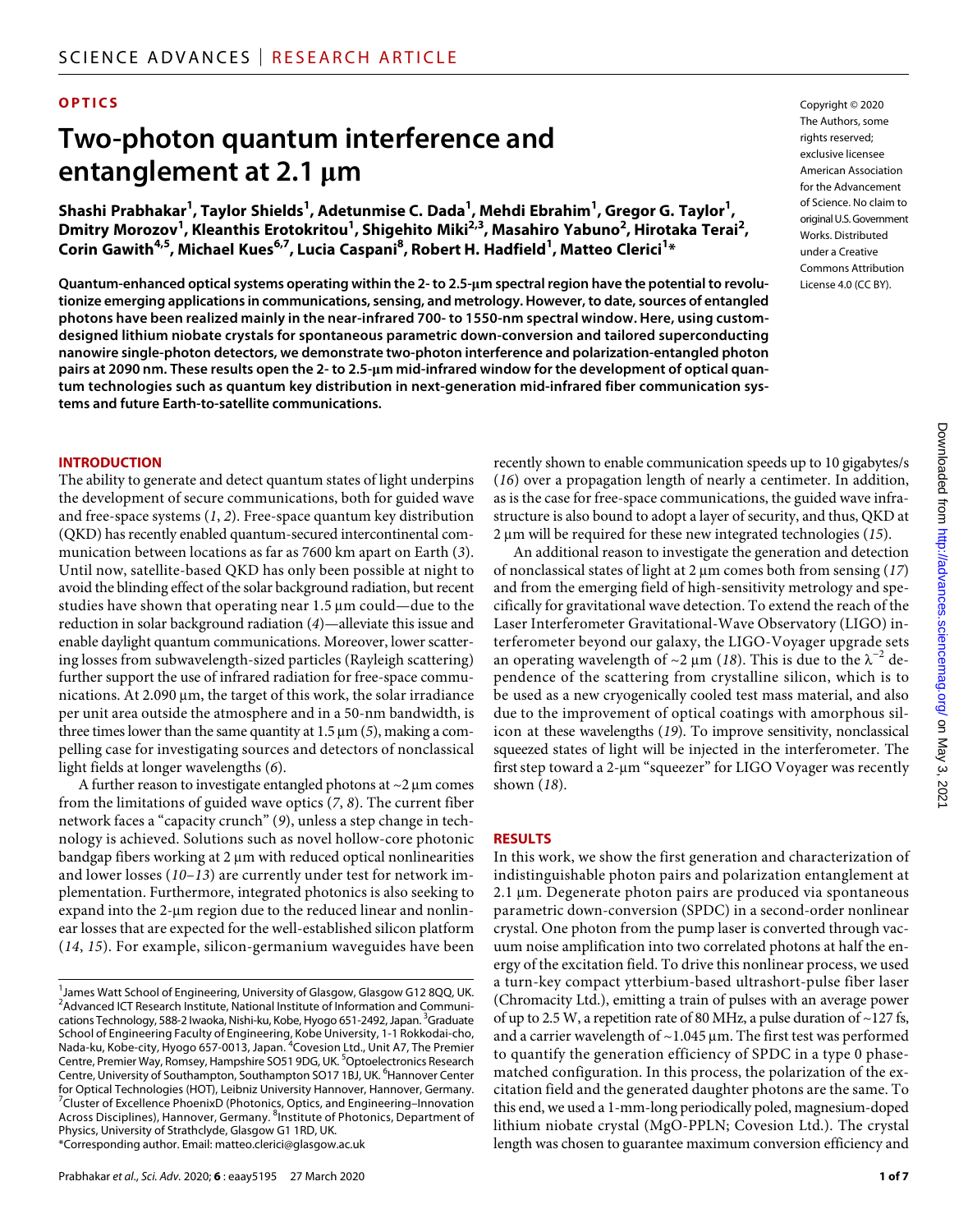minimal temporal separation between the pump pulse and the generated SPDC field. The crystal has been poled with the ferroelectric domains periodically inverted to assure coherence between the pump field and the generated photon-pair phase via quasi-phase matching (*20*) for the whole length of the crystal and over a broad bandwidth. Different poling periods were tested to determine the optimal condition, and the experiments reported here were obtained using a poling period of 30.8 µm and a stable temperature of  $(30 \pm 0.1)$ °C. We first characterized the source in the high-photon flux regime, using an amplified InGaAs photodiode and phase-locked detection to determine the SPDC efficiency and losses in the system (see Materials and Methods). A 50-nm bandpass filter was used to select the portion of the down-converted field in the degenerate 2090-nm spectral region. Additional filters, such as long-pass  $(\sim 1.85$ -µm edge) antireflection-coated germanium windows, were used to reject the intense laser excitation field. The conversion efficiency increases nonlinearly with increasing excitation power, as shown in Fig. 1. The fit to the data follows the standard equation expressing the downconverted power ( $P_{\text{SPDC}}$ ) as a function of the pump power, in the phase-matched case  $P_{\text{CPDE}} = \alpha \sinh^2(x \sqrt{P})$  (21) where  $\alpha$  is the phase-matched case,  $P_{\text{SPDC}} = \alpha \sinh^2(\gamma \sqrt{P_p})$  (*21*), where *α* is the loss coefficient,  $\gamma$  is proportional to the product of the nonlinear



**Fig. 1. Down-conversion efficiency.** Characterization of the spontaneous downconversion efficiency in a 50-nm bandwidth centered at the 2090-nm degenerate emission wavelength. (**A**) The estimated conversion efficiency in the linear regime is of the order of  $(3.0 \pm 0.2) \times 10^{-11}$  (input power of 10 mW). The conversion efficiency is not constant and grows with the input power as expected in a nonlinear fashion (see the main text). The black dashed line is a fit of the conversion efficiency based on the simple model mentioned in the main text. The light gray dashed curves indicate the 95% prediction bounds. In (**B**), we show the measured number of photons generated for input powers up to 1 W. The dashed line is based on the fit in (A).

coefficient and crystal length, and  $P_p$  is the pump power. This way, we can extract the efficiency  $η = P_{SPDC}/P_p = (3.0 \pm 0.2) 10^{-11}$  at a photon generation rate of  $\simeq$  0.04  $\ll$  1 pair per laser pulse (photonstarved regime) for 10 mW of excitation power. The efficiency at low power is  $\eta \simeq \alpha \gamma^2 + \frac{1}{3} \alpha \gamma^4 P_p$ , resulting in the expected constant efficiency of SPDC (first term) in this photon-pair generation regime. Such a low rate is essential to avoid the generation of multiple photon pairs per laser pulse, which pose a risk for quantum-secured communication protocols and saturation of the single-photon detectors used to measure the properties of the SPDC radiation. Notably, the driving laser power is enough to generate a bright squeezed vacuum state with >10 photons per pulse (Fig. 1B). We measured a photon purity of  $1.8 \pm 0.1$  modes with a 50-nm bandwidth filter. Single-mode selection is achieved with a 10-nm bandpass filter (see "Characterization of MgO-PPLN crystal efficiency" section in Materials and Methods).

A crucial step in characterizing the nonclassical properties of the generated SPDC radiation is to demonstrate the generation of correlated photon pairs. The SPDC field is composed of a signal and an idler photon, which are generated together in the nonlinear crystal. They can, however, be separated upon propagation in the far field. Transverse momentum conservation implies that signal and idler photons emerge at opposite angles from the nonlinear crystal, around the excitation-field propagation direction. Signal and idler photons were therefore spatially separated in the far field (in the focus of a parabolic mirror) using a pickoff (D-shaped) mirror, then filtered in bandwidth (50-nm passband), and coupled into a pair of 15-m-long single-mode fibers. A sketch of the experimental setup is shown in the inset in Fig. 2A. The focal length  $(f = 50 \text{ mm})$  of the lens used to pump the nonlinear crystal was chosen to maximize the coupling of signal/idler photons into the single-mode fibers used for the photon-counting experiments, as described in (*22*). In our case, the Rayleigh length was  $\approx$ 0.5 mm, that is, half the crystal length  $L_c$  = 1 mm. The fibers were routed into a cryostat, where superconducting nanowire single-photon detectors (SNSPDs) (*23*) were used to detect the single photons and time-tagging electronics (PicoQuant HydraHarp) was used to record their arrival time and build the coincidence histogram. The losses of the signal and idler channels upon passing through the filters (within the 50-nm selected window), as well as injection and propagation through the single-mode fiber, amount to nearly −14 dB (see "Characterization of losses" section in Materials and Methods). The twin SNSPD devices each consisted of a backside-illuminated NbTiN nanowire, 6 nm thick and 60 nm wide. These nanowires were meandered over a 15 m by 15 m active area and embedded into an optical cavity (*24*, *25*) with dielectric thickness tailored to enhance photon absorption in the mid-infrared. The SNSPD devices were coupled with SM2000 singlemode silica fiber and mounted in a closed-cycle Gifford McMahon cryostat with an operating temperature of 2.5 K. The small SNSPD nanowire cross section, the modified optical cavity design, and SM2000 silica fiber were designed to give improved efficiency at longer wavelengths where conventional single-photon counting technologies are unusable (*26*, *27*). The detection efficiencies of the two SNSPDs at 2.090 µm, including the losses due to fiber coupling into the cryostat, were measured to be  $\eta_{\text{det}1} = (2.0 \pm 0.2)\%$  and  $\eta_{\text{det}2} = (1.0 \pm 0.1)\%$ . An example of a coincidence histogram (i.e., a histogram showing the arrival time difference of the signal/idler photon on the detectors) for an integration time of 30 min and an input pump power of 41 mW, where the main and accidental coincidence peaks are visible, is shown in Fig. 2A. The histogram shows that the coincidences are maximal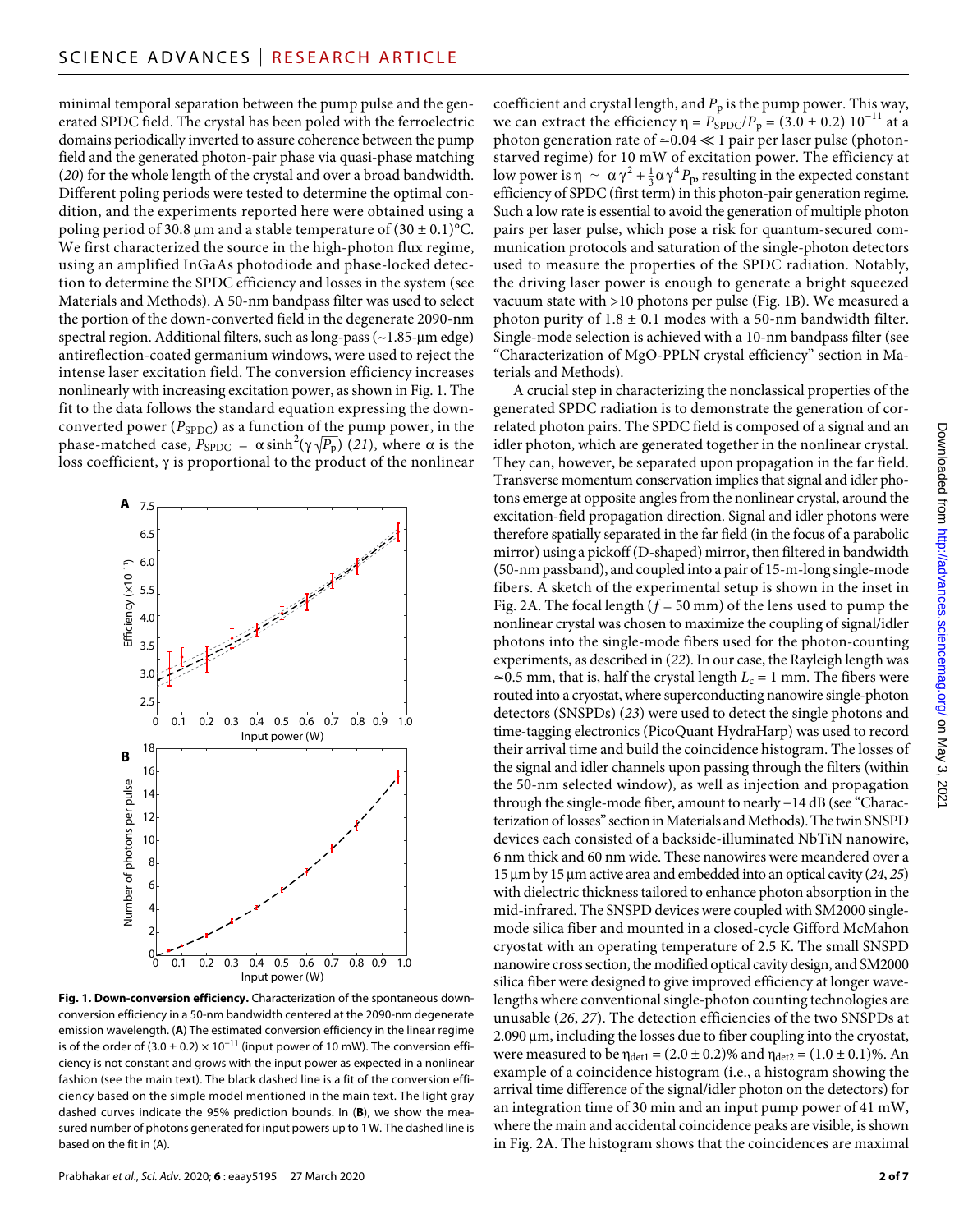

**Fig. 2. Coincidence measurements at 2.1 m.** (**A**) Coincidence measurement showing the expected peak at zero delay, with accidental peaks at the inverse of the laser repetition rate ( $\sim$ 12.5 ns). The bin size considered is  $\sim$ 2.6 ns. The inset shows the experimental setup for this measurement. (**B**) Measured coincidenceto-accidental ratio (CAR) as a function of the averaged single count rates between detectors 1 and 2. The red curve is a fitted CAR based on the model detailed in the main text.

at zero delay between the signal and the idler path and that accidental coincidences occur at successive delays of 12.5 ns, that is, the inverse of the laser pulse repetition rate. We note that the pulses are too short to be able to resolve the temporal coincidence peak shape with the timing electronics and detector bandwidth.

An important figure of merit for correlated photon-pair sources is the coincidence-to-accidental ratio (CAR). In the case of pulsed sources, the CAR is defined as the ratio between the coincidences in the zero-delay peak (signal and idler generated by the same pump pulse) and the average of the coincidences that are recorded between photon pairs from two different SPDC processes, that is, from different pulses. We measured a maximum CAR of  $180 \pm 50$  at  $\simeq 5$  mW of input pump power (single count rates,  $S_1 \sim 960$  Hz and  $S_2 \sim 760$  Hz, including dark counts) for 30-min integration time, without background subtraction (integrating over a  $\simeq$  2.6-ns window).

The CAR decreases with increasing pump power (see Fig. 2B) as a consequence of the increasing probability of generating multiple photon pairs per pulse, which, in turn, leads to increased accidental counts. At very low input powers, the single and coincidence counts are limited by the detector noise and dark counts (*28*). As expected, the CAR reaches a maximum value and then decreases as  $1/P_p(29)$ and can be modeled as CAR =  $\mu$   $\eta_1 \eta_2 / (\mu \eta_1 + d_1)(\mu \eta_2 + d_2) + 1$ ,

where  $d_1$  and  $d_2$  are the dark count probabilities per pulse for channels 1 and 2, respectively,  $\eta_1$  and  $\eta_2$  are the total channel efficiencies, and  $\mu$  is the average photon-pair number per pulse (30). In our case, *d*<sub>1</sub> and *d*<sub>2</sub> are determined by the dark count rates ( $D_1 \approx 600$  Hz and  $D_2 \approx 550$  Hz), the time bin window and the laser repetition rate  $R =$ 80 MHz.  $\eta_1$  was measured as the product between the filters, the fiber propagation, the fiber coupling, and the detection losses (see "Characterization of losses" section in Materials and Methods). The two detector efficiencies were measured, and the filters and fiber propagation losses are expected to be the same for channels 1 and 2. The model of the CAR described above suggests a mismatch between the measured and expected losses. To quantify this difference, we used the coupling losses of channel 2 as a free parameter for the fit. The result shown by the red curve in Fig. 2B is obtained for a fiber coupling efficiency of  $\simeq$  0.31, nearly three times higher than what was measured. This is consistent with the experimental inaccuracies, as the coupling is highly sensitive to fine alignment of the setup and can vary from experiment to experiment.

To determine the quality of indistinguishability of the generated photons, we investigated the two-photon interference using a Hong-Ou-Mandel (HOM) interferometer (*31*). In such a measurement, signal and idler photons are injected into the two input ports of a 50:50 beam splitter, respectively, and the photon coincidences are measured between the output ports. If the photon pairs are indistinguishable in all the degrees of freedom and their paths overlap, then they will exit together from one of the two output ports and will never end up in different output ports, effectively canceling the coincidence signal. To perform this measurement, we introduced in the experimental setup shown in Fig. 3A a polarization-maintaining fiber-based 50:50 beam splitter and recorded the coincidences at the beam splitter output when varying the delay of one input with respect to the other (a sketch is shown in Fig. 3A). The characteristic HOM dip is shown in Fig. 3B. The asymmetry visible in the regions outside of the HOM dip is most likely due to a variation in coincidence counts over the length of the entire set of measurements. The raw experimental data are fitted with an inverted Sinc function weighted with a Gaussian (see "HOM dip" section in Materials and Methods). We achieved a visibility of 88.1%, demonstrating photon indistinguishability via two-photon interference, which lies at the core of photonic quantum information processing.

Polarization-entangled photons are one of the pillars of quantum technologies, e.g., for QKD. To realize a polarization entangled state, we generated signal and idler photons with orthogonal polarizations. To this end, we fabricated a 300-um-long MgO-PPLN crystal cut to perform type 2 (e-oe) down-conversion, with a poling period of 13.4  $\mu$ m for phase matching at 110 °C. The type 2 crystal was shorter than the type 0 one to minimize the impact of the group velocity mismatch between the orthogonally polarized signal and idler on the measurements. Such a system would generate a polarizationencoded Bell state of the form

$$
|\psi^{-}\rangle = \frac{1}{\sqrt{2}} (|H, V\rangle - |V, H\rangle)
$$

We show entanglement using a test of the violation of the Clauser-Horne-Shimony-Holt (CHSH)–Bell inequality *S* ≤ 2 (*32*), which involves polarization-correlation measurements between the signal and idler photons. Within the framework of quantum mechanics, a violation of this inequality will be a sufficient proof that the state is entangled and shows that the correlations of the signal and idler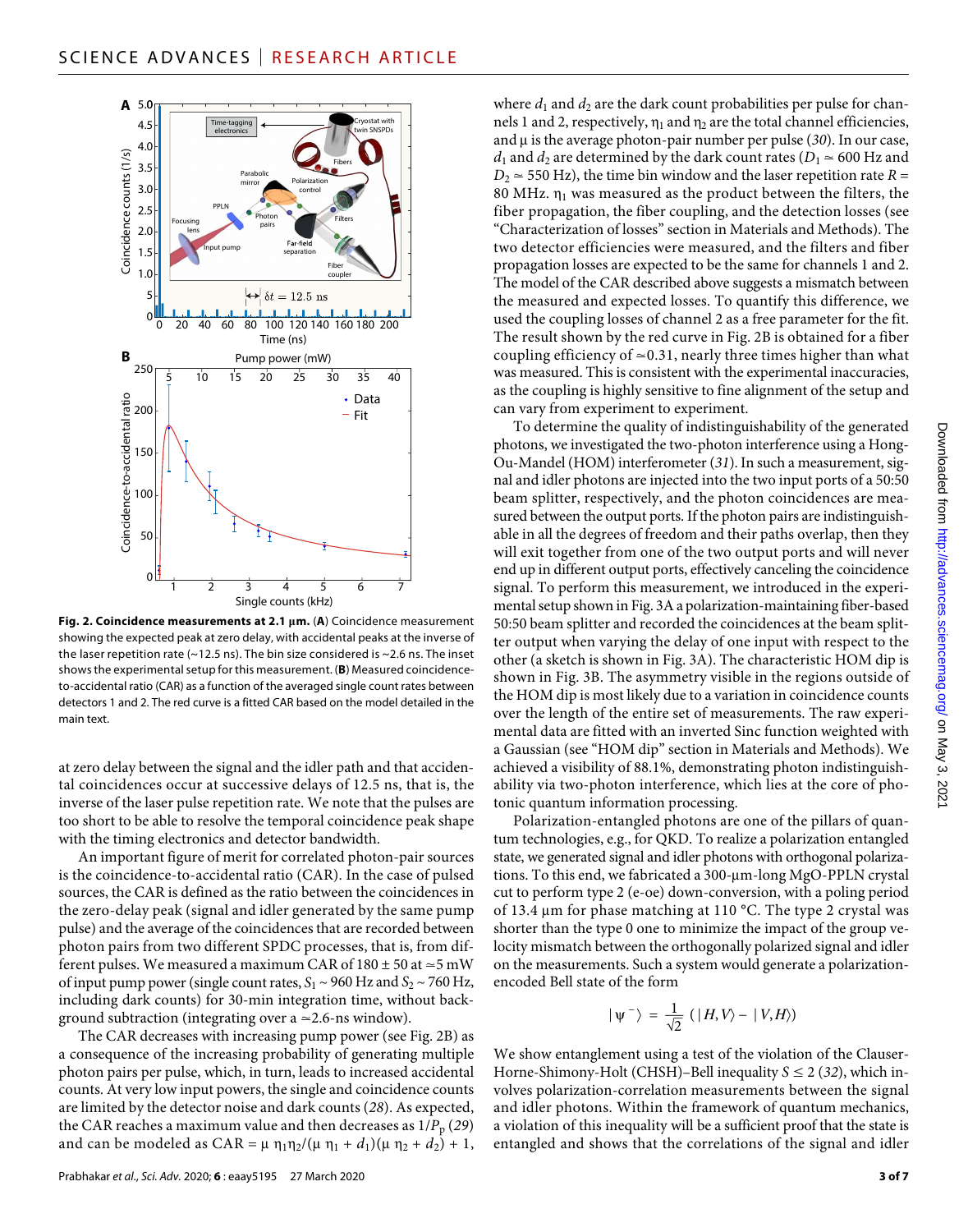

**Fig. 3. Two-photon interference.** (**A**) Experimental setup for characterizing the two-photon interference. A beam splitter is inserted in front of the coincidence detection together with a tunable delay line allowing the adjustment of the temporal overlap of the down-converted photons at the beam splitter. (**B**) The observed two-photon interference (HOM dip) where the dots represent the experimental twofold coincidence counts and the solid curve is the fit to the experimental data (see Materials and Methods for details). Errors were estimated assuming Poisson statistics.

photons persist irrespective of the measurement basis states. The experimental setup for demonstrating entanglement is illustrated in Fig. 4A. We use vertical polarizers preceded by half-wave plates oriented at angles  $\theta_a/2$  and  $\theta_b/2$  in each of the signal and idler paths, respectively. This allows us to project the signal and idler photons to the measurement basis states  $|\theta_a\rangle$  and  $|\theta_b\rangle$ , respectively. For a maximally entangled signal-idler state  $|\psi_{\text{ME}}^{\dagger}\rangle$ , the coincidence count rate is given by  $C(\hat{\theta}_a, \hat{\theta}_b) \propto |\langle \psi^- | \hat{\theta}_a, \hat{\theta}_b \rangle|^2 = \sin^2(\theta_a - \theta_b)$ . The CHSH-Bell parameter can be written as (*33*)

$$
S = E(\theta_a, \theta_b) - E(\theta_a, \theta'_b) + E(\theta'_a, \theta_b) + E(\theta'_a, \theta'_b)
$$

where the correlation coefficients are defined as

Here the correlation coefficients are defined as  
\n
$$
E(\theta_a, \theta_b) =
$$
\n
$$
\frac{C(\theta_a, \theta_b) + C(\theta_a + \frac{\pi}{2}, \theta_b + \frac{\pi}{2}) - C(\theta_a + \frac{\pi}{2}, \theta_b) - C(\theta_a, \theta_b + \frac{\pi}{2})}{C(\theta_a, \theta_b) + C(\theta_a + \frac{\pi}{2}, \theta_b + \frac{\pi}{2}) + C(\theta_a + \frac{\pi}{2}, \theta_b) + C(\theta_a, \theta_b + \frac{\pi}{2})}
$$

and, similarly, for  $E(\theta_a, \theta'_b)$ , etc. We measured coincidences for the 16 combinations of orientation angles (see Fig. 4B), which would  $\frac{1}{2}$ result in maximal violation of the inequality  $(S = 2\sqrt{2})$  in the case of a maximally entangled singlet state  $|\psi|^2 = \frac{1}{\sqrt{2}} (|H, V\rangle - |V, H\rangle)$ , i.e., using  $\theta_a = 0$ ,  $\theta_b = \frac{\pi}{8}$ ,  $\theta'_a = \frac{\pi}{4}$ , and  $\theta'_b = \frac{3\pi}{4}$ . For our source, we determined the Bell parameter to be *S* = 2.20 ± 0.09 > 2, clearly demonstrating entanglement. The value of the measured *S* parameter



**Fig. 4. Polarization entanglement.** (**A**) Experimental setup for entanglement characterization. A tunable polarizer is inserted before each single-photon detection, and coincidences measured for different settings (angles), allowing the demonstration of a violation of the CHSH-Bell inequality (see the main text for details). (**B**) Measurement settings for the CHSH-Bell test and raw coincidence counts (*C*) used to determine the Bell parameter *S* = 2.20 ± 0.09, demonstrating genuine polarization entanglement at 2.1  $\mu$ m (see the main text for details). The integration time was 30 min for each measurement.

corresponds to a visibility of  $V = 77.8 \pm 0.1\%$  for the coincidence count rate  $C(\theta_a - \theta_b)$ , where  $V = (C_{\text{max}} - C_{\text{min}})/(C_{\text{max}} + C_{\text{min}})$ . On the basis of the channel losses and an average detection rate of 3107  $\pm$ 55 Hz in each channel, we estimate the entangled photon generation rate to be ~200 kHz at the source. However, the coincidence count rate within the 512-ps time window used for the obtained Bell inequality violation is  $0.20 \pm 0.01$  Hz, mainly due to photon losses. The rate of entangled photons can potentially be increased by an order of magnitude by improving/increasing the detection effi $c$ iencies at 2.1  $\mu$ m and reducing the in-line losses. Doing so will also increase the visibility, which is currently affected by spurious coincidences due to detector dark counts (≃550 Hz).

#### **DISCUSSION**

We have demonstrated an efficient quantum light source in a free space setup configuration at 2.090 µm and verified indistinguishable photon pairs through two-photon interference. The HOM dip with high visibility proves that this source can be successfully used in applications requiring interferometric measurements at  $\sim$ 2  $\mu$ m. We have demonstrated that polarization-entangled photon pairs can be generated, manipulated, and detected with our approach. This work provides a new platform for quantum optics and paves the way for technological applications for quantum sensing and quantum-secured long-distance communications within this wavelength regime. Advancements in silica-based fiber optics indicate that operating at 2  $\mu$ m minimizes transmission losses potentially offering a solution to concerns regarding network capacity limits with current fiber-optic infrastructure (*11*, *34*). In addition, since the security of any deviceindependent QKD protocol necessarily relies on the violation of a Bell inequality (*35*), this result opens the pathway to technological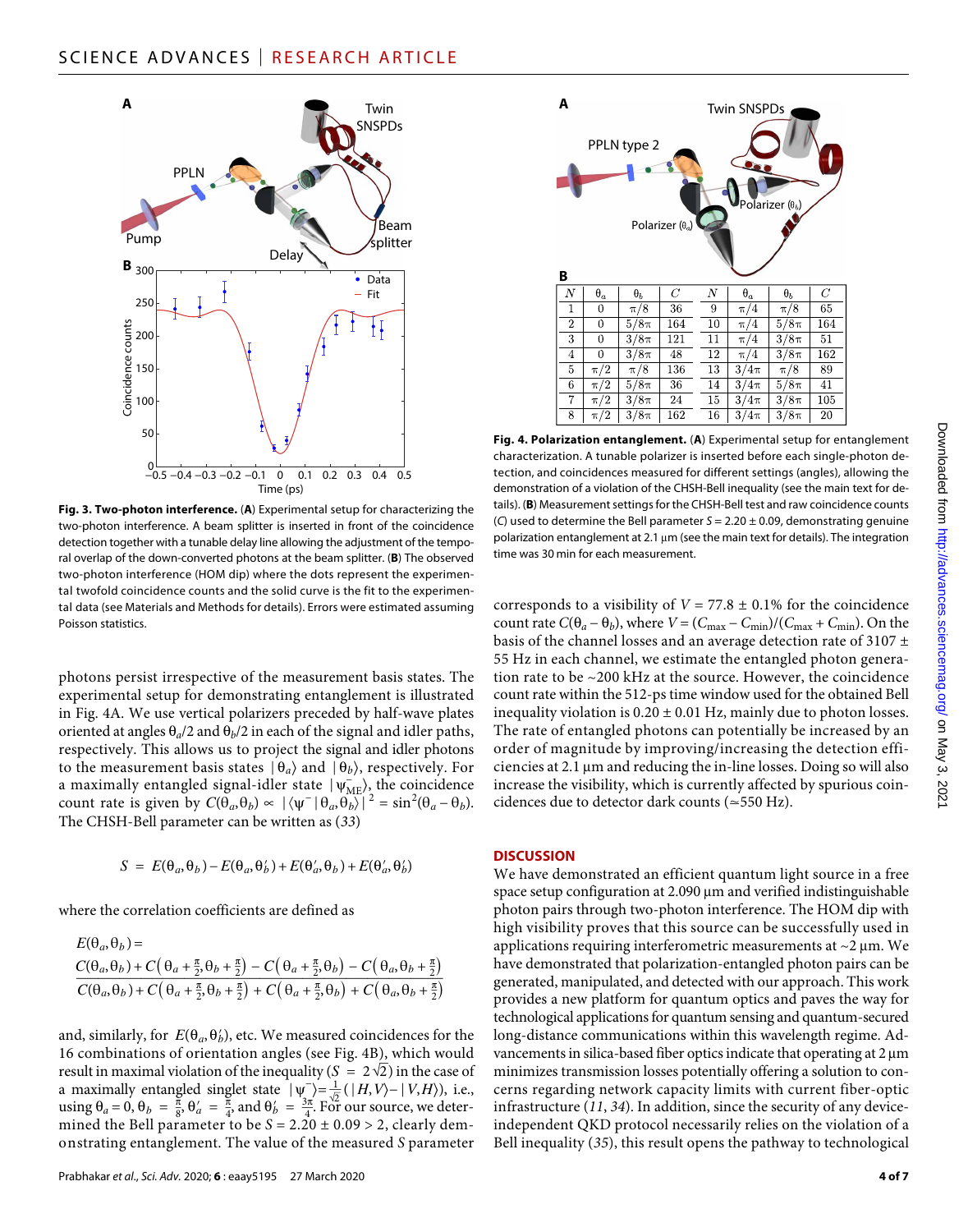applications for QKD in the  $\sim$ 2-µm window. Free-space daylight  $QKD$  at 2.1  $\mu$ m could offer an additional advantage of a threefold reduction in blackbody radiation compared with telecom alternatives. More ambitious experimental and system demonstrations will require engineering of improved single-photon components at  $\sim$ 2  $\mu$ m. Future work shall address improved detection at this wavelength, taking advantage of rapid progress in superconducting photoncounting technologies and schemes whereby the infrared photons are frequency up-converted to a spectral region where single-photon detection efficiencies are already close to unity (*36*, *37*).

#### **MATERIALS AND METHODS**

#### **Characterization of MgO-PPLN crystal efficiency**

We characterized the MgO-PPLN crystal and determined the optimal temperature for maximizing the down-conversion events from the crystal using an InGaAs detector (Thorlabs PDA10DT-EC). To enhance the signal-to-noise ratio, we used an optical chopper and a lock-in amplifier to detect the generated signal. Characterization of the crystal was performed by pumping with the full laser power of 965 mW (measured after the optical chopper) and then varying the crystal temperature. On the basis of this and because of temperaturecontrol limitations, we chose an operating temperature of 30°C. At maximum power, the number of photons generated per pulse was  $\simeq$ 16, indicating that a power of <50 mW would be required to reach the photon-starved regime. The crystal temperature was stabilized within 0.1 ° C accuracy to optimize the collinear generation of photon pairs at the degeneracy wavelength of 2.090 µm. Similar characterization was performed for the type 2 crystal used for polarization entanglement.

# **Characterization oflosses**

The generation efficiency of the type 0 crystal was measured by lock-in detection, where a value of  $3.0 \pm 0.1 \times 10^{-11}$  was obtained. The measured in-band transmission of the antireflection-coated germanium filter, the 50-nm passband filter, and 15 m of SM2000 fiber at a wavelength of 2  $\mu$ m were 0.808  $\pm$  0.001, 0.65  $\pm$  0.01, and ≃0.8, respectively. The total coupling efficiency of the SPDC into the SM2000 fiber (after passing the D-shaped mirror) was measured for channel 1 to be  $0.10 \pm 0.05$ . The overall transmission from the output of the crystal to the input of the cryostat for channel 1 was, therefore, ≃0.04 ± 0.01 (−14 dB). The coupling efficiency for channel 2 was obtained by the fit reported in Fig. 2B and was ≃3.1 times that for channel 1. The overall transmission from the output of the crystal to the input of the cryostat for channel 2 was, therefore, ≃0.12 (−9 dB). The measured detection efficiency of the two SNSPDs, including the losses of the access fibers inside the cryostat, was  $\approx 2.0 \pm 0.2\%$  for detector 1 and  $\simeq$  1.0 ± 0.1% for detector 2.

# **Single-photon detectors**

The SNSPDs used for the coincidence measurements had dark count rates of ≃600 Hz for channel 1 and ≃550 Hz for channel 2, which contributed to the accidental coincidence peaks, especially in the photon-starved regime. To optimize the absorption in the mid-infrared spectral region, the SNSPDs were fabricated with an optical cavity incorporating a 600-nm-thick  $SiO<sub>2</sub>$  dielectric layer. The coincidence histogram was acquired with a time-to-digital converter/time-correlated single-photon counting module (PicoQuant HydraHarp 400). We recorded the individual coincidence peaks with 256-ps time resolution (time bin window). During the analysis, 10 bins were combined

with an overall bin time of ≃2.6 ns. The SNSPDs were characterized at 2.090 µm using an optical parametric oscillator (Chromacity Ltd.) as a source. The spectrally broad output was directed through a narrow bandpass filter (the same filter as in the main experiment) and then attenuated using nondispersive filters. In this way, the power at the cryostat input port could be carefully calibrated. The closed cycle Gifford McMahon cryostat was operated at 2.5 K, and the detectors were coupled inside with the same type of single-mode fibers used elsewhere in the experiment (SM2000). The input photon flux was calibrated to be 0.5 photons per pulse. Efficiency measurements were calculated by subtracting the dark count rate from the photon count rate and dividing by the incident photon flux. No polarization control was introduced for this measurement. The same quantum efficiency values were obtained by an independent calibration performed directly with the SPDC radiation filtered around degeneracy (50-nm bandwidth). The polarization dependence of the SNSPDs (measured using an optical parametric amplifier source at a wavelength of 2.3  $\mu$ m) was  $\pm$ 25%. In the Bell test measurements, the input into the SNSPDs was adjusted by fiber polarization control as shown in the figures for maximum coupling to each SNSPD, thereby removing the effect of any polarization dependence of the individual detectors on the measurements.

# **HOM dip**

The uncorrected experimental data are fitted with an inverted Sinc function weighted with a Gaussian function, and this fit was used to facilitate the estimation of the visibility. The shape of the HOM dip is given by the Fourier transform of the joint spectral amplitude, which, for pulsed SPDC, is given by the product of the pump pulse envelope (Gaussian) and phase-matching function (*38*). In our case, the phase matching is filtered by a square filter (50-nm bandwidth centered at 2090 nm) resulting in the product of a Gaussian and Sinc function for the HOM dip. This is the profile expected, on the basis of the theory of pulsed SPDC (*38*–*40*). The visibility of 88.1% was conservatively determined using the lowest raw experimental data point within the dip as the minimum coincidence value and an asymptotic value of the fitting function as the maximum coincidence value. The main challenge with this realization of the HOM interference (shown in Fig. 3A) was obtaining parity between the small-butfinite difference in the lengths of polarization-maintaining input fiber-based 50:50 beam splitter. These fibers were designed for wavelengths of  $2080 \pm 40$  nm. For finer delay control, the fiber couplers with filters were mounted on motorized translational stages with a minimum incremental motion of 50 nm.

# **Photon purity**

One relevant aspect of photon-pair sources, especially in the framework of heralded single-photon applications, is the number of modes composing the biphoton field. Only if signal and idler photons are generated in a single mode will the measurement of one project the other in a single-photon state with high purity (*41*), rather than a mixed state. Since only one spatial mode is guided in the fiber, we measured the number of temporal modes performing a Hanbury-Brown and Twiss measurement on the signal filed [intrabeam  $g^{(2)}$ ]. This is achieved by recording the coincidences at the output ports of the 50:50 beam splitter when only the signal field is injected. Given the thermal statistics of the signal or idler field when measured independently (reminiscent of the amplification of vacuum fluctuations), the peak of the  $g^{(2)}$  is related to the number of modes M by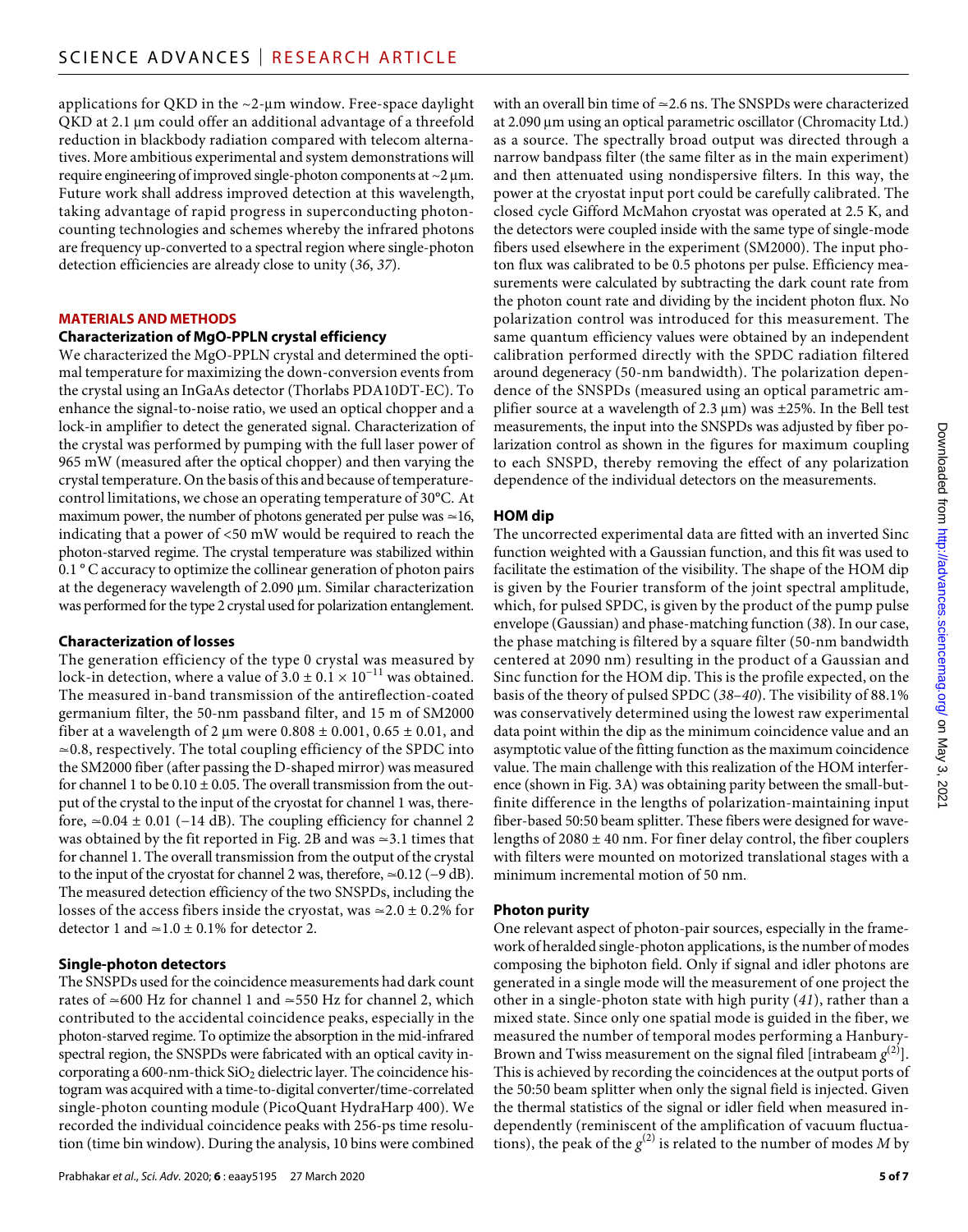the relation (42)  $g^{(2)}(0) = 1 + 1/M$ . Our measurements show that, without a bandpass filter and only relying on the spectral selectivity of the Germanium filter and of the other components of the setup, the number of modes is  $M = 7 \pm 2$ . Adding the 50-nm passband filter centered at 2090 nm, which is the condition of the experiments reported in the Results section, the number of modes dropped to  $M = 1.8 \pm 1.8 \pm 1.5$ 0.1. Last, adding a 10-nm filter centered at the degenerate wavelength, we can ensure single mode:  $M = 1.01 \pm 0.06$ . We note that the number of modes is approximately given by the ratio between the filter bandwidth and the pump pulse bandwidth.

#### **Variance on the** *S* **parameter**

Error bars are estimated on the basis of Poissonian counting statistics. Since the Bell parameter *S* is a function of 16 coincidence counts *Cj* with  $j = 1, \ldots, 16$  corresponding to all combinations of measurement angles, we obtain the uncertainty in *S* using

$$
\sigma_S = \sqrt{\sum_{j=1}^{16} \left( \sigma_{C_j} \frac{\partial S}{\partial C_j} \right)^2}
$$

where  $\frac{\partial S}{\partial C_i}$  is the partial derivative of *S* with respect to *C<sub>j</sub>*. The uncertainty in *C<sub>i</sub>* is given by  $\sigma_{\beta} = \sqrt{C_i}$ , based on Poissonian counting  $\frac{\partial C_j}{\partial t}$  is given by  $\sigma_{C_j} = \sqrt{C_j}$ , based on Poissonian counting statistics.

# **REFERENCES AND NOTES**

- 1. N. Gisin, G. Ribordy, W. Tittel, H. Zbinden, Quantum cryptography. *Rev. Mod. Phys.* **74**, 145–195 (2002).
- 2. M. D. Eisaman, J. Fan, A. Migdall, S. V. Polyakov, Invited review article: Single-photon sources and detectors. *Rev. Sci. Instrum.* **82**, 071101 (2011).
- 3. S.-K. Liao, W.-Q. Cai, J. Handsteiner, B. Liu, J. Yin, L. Zhang, D. Rauch, M. Fink, J.-G. Ren, W.-Y. Liu, Y. Li, Q. Shen, Y. Cao, F.-Z. Li, J.-F. Wang, Y.-M. Huang, L. Deng, T. Xi, L. Ma, T. Hu, L. Li, N.-L. Liu, F. Koidl, P. Wang, Y.-A. Chen, X.-B. Wang, M. Steindorfer, G. Kirchner, C.-Y. Lu, R. Shu, R. Ursin, T. Scheidl, C.-Z. Peng, J.-Y. Wang, A. Zeilinger, J.-W. Pan, Satellite-relayed intercontinental quantum network. *Phys. Rev. Lett.* **120**, 030501 (2018).
- 4. S.-K. Liao, H.-L. Yong, C. Liu, G.-L. Shentu, D.-D. Li, J. Lin, H. Dai, S.-Q. Zhao, B. Li, J.-Y. Guan, W. Chen, Y.-H. Gong, Y. Li, Z.-H. Lin, G.-S. Pan, J. S. Pelc, M. M. Fejer, W.-Z. Zhang, W.-Y. Liu, J. Yin, J.-G. Ren, X.-B. Wang, Q. Zhang, C.-Z. Peng, J.-W. Pan, Long-distance free-space quantum key distribution in daylight towards inter-satellite communication. *Nat. Photonics* **11**, 509–513 (2017).
- 5. ASTM E490-00a(2019), *Standard Solar Constant and Zero Air Mass Solar Spectral Irradiance Tables* (ASTM International, 2019).
- 6. H. Kaushal, G. Kaddoum, Optical communication in space: Challenges and mitigation techniques. *IEEE Commun. Surv. Tutor.* **19**, 57–96 (2017).
- 7. F. Gunning, B. Corbett, Time to open the 2-µm window? Opt. Photonics News 30, 42-47 (2019).
- 8. R. Soref, Enabling 2 µm communications. *Nat. Photonics* 9, 358-359 (2015).
- 9. D. J. Richardson, Filling the light pipe. *Science* **330**, 327–328 (2010).
- 10. E. Agrell, M. Karlsson, A. R. Chraplyvy, D. J. Richardson, P. M. Krummrich, P. Winzer, K. Roberts, J. K. Fischer, S. J. Savory, B. J. Eggleton, M. Secondini, F. R. Kschischang, A. Lord, J. Prat, I. Tomkos, J. E. Bowers, S. Srinivasan, M. Brandt-Pearce, N. Gisin, Roadmap of optical communications. *J. Opt.* **18**, 063002 (2016).
- 11. D. J. Richardson, New optical fibres for high-capacity optical communications. *Philos. Trans. A Math. Phys. Eng. Sci.* **374**, 20140441 (2016).
- 12. A. D. Ellis, J. Zhao, D. Cotter, Approaching the non-linear shannon limit. *J. Light. Technol.* **28**, 423–433 (2010).
- 13. P. J. Roberts, F. Couny, H. Sabert, B. J. Mangan, D. P. Williams, L. Farr, M. W. Mason, A. Tomlinson, T. A. Birks, J. C. Knight, P. St.J. Russell, Ultimate low loss of hollow-core photonic crystal fibres. *Opt. Express* **13**, 236–244 (2005).
- 14. W. Cao, D. Hagan, D. J. Thomson, M. Nedeljkovic, C. G. Littlejohns, A. Knights, S.-U. Alam, J. Wang, F. Gardes, W. Zhang, S. Liu, K. Li, M. S. Rouifed, G. Xin, W. Wang, H. Wang, G. T. Reed, G. Z. Mashanovich, High-speed silicon modulators for the 2  $\mu$ m wavelength band. *Optica.* **5**, 1055–1062 (2018).
- 15. L. M. Rosenfeld, D. A. Sulway, G. F. Sinclair, V. Anant, M. G. Thompson, J. G. Rarity, J. W. Silverstone, Mid-infrared quantum optics in silicon. arXiv:[1906.10158](http://arxiv.org/abs/1906.10158) [quant-ph] (24 June 2019).
- 16. M. Lamy, C. Finot, J. Fatome, M. Brun, P. Labeye, S. Nicolleti, A. Bogris, D. Syvridis, M. A. Ettabib, D. J. Richardson, P. Petropoulos, K. Hammani, Ten gigabit per second optical transmissions at 1.98 µm in centimetre-long SiGe waveguides. *Electron*. Lett. **53**, 1213–1214 (2017).
- 17. D. Grassani, E. Tagkoudi, H. Guo, C. Herkommer, F. Yang, T. J. Kippenberg, C. S. Brès, Mid infrared gas spectroscopy using efficient fiber laser driven photonic chip-based supercontinuum. *Nat. Commun.* **10**, 1553 (2019).
- 18. G. L. Mansell, T. G. McRae, P. A. Altin, M. J. Yap, R. L. Ward, B. J. J. Slagmolen, D. A. Shaddock, D. E. McClelland, Observation of squeezed light in the 2 µm region. *Phys. Rev. Lett.* **120**, 203603 (2018).
- 19. J. Steinlechner, I. W. Martin, A. S. Bell, J. Hough, M. Fletcher, P. G. Murray, R. Robie, S. Rowan, R. Schnabel, Silicon-based optical mirror coatings for ultrahigh precision metrology and sensing. *Phys. Rev. Lett.* **120**, 263602 (2018).
- 20. R. W. Boyd, *Nonlinear Optics* (Academic Press, 2003).
- 21. R. Loudon, *The Quantum Theory of Light* (Oxford Univ. Press, ed. 3, 2000).
- 22. D. Ljunggren, M. Tengner, Optimal focusing for maximal collection of entangled narrow-band photon pairs into single-mode fibers. *Phys. Rev. A* **72**, 062301 (2005).
- 23. C. M. Natarajan, M. G. Tanner, R. H. Hadfield, Superconducting nanowire single-photon detectors: Physics and applications. *Supercond. Sci. Technol.* **25**, 063001 (2012).
- 24. S. Miki, T. Yamashita, H. Terai, Z. Wang, High performance fiber-coupled NbTiN superconducting nanowire single photon detectors with Gifford-McMahon cryocooler. *Opt. Express* **21**, 10208–10214 (2013).
- 25. S. Miki, M. Yabuno, T. Yamashita, H. Terai, Stable, high-performance operation of a fiber-coupled superconducting nanowire avalanche photon detector. *Opt. Express* **25**, 6796–6804 (2017).
- 26. R. H. Hadfield, Single-photon detectors for optical quantum information applications. *Nat. Photonics* **3**, 696–705 (2009).
- 27. A. Divochiy, M. Misiaszek, Y. Vakhtomin, P. Morozov, K. Smirnov, P. Zolotov, P. Kolenderski, Single photon detection system for visible and infrared spectrum range. *Opt. Lett.* **43**, 6085–6088 (2018).
- 28. S. Arahira, N. Namekata, T. Kishimoto, H. Yaegashi, S. Inoue, Generation of polarization entangled photon pairs at telecommunication wavelength using cascaded  $\chi^{(2)}$  processes in a periodically poled LiNbO₃ ridge waveguide. *Opt. Express* **19**, 16032–16043 (2011).
- 29. J. Chen, A. J. Pearlman, A. Ling, J. Fan, A. L. Migdall, A versatile waveguide source of photon pairs for chip-scale quantum information processing. *Opt. Express* **17**, 6727–6740 (2009).
- 30. K.-i. Harada, H. Takesue, H. Fukuda, T. Tsuchizawa, T. Watanabe, K. Yamada, Y. Tokura, S.-i. Itabashi, Frequency and polarization characteristics of correlated photon-pair generation using a silicon wire waveguide. *IEEE J. Sel. Top. Quantum Electron.* **16**, 325–331 (2010).
- 31. C. K. Hong, Z. Y. Ou, L. Mandel, Measurement of subpicosecond time intervals between two photons by interference. *Phys. Rev. Lett.* **59**, 2044–2046 (1987).
- 32. J. F. Clauser, M. A. Horne, A. Shimony, R. A. Holt, Proposed experiment to test local hidden-variable theories. *Phys. Rev. Lett.* **23**, 880–884 (1969).
- 33. A. Aspect, P. Grangier, G. Roger, Experimental realization of Einstein-Podolsky-Rosen-Bohm *gedankenexperiment*: A new violation of Bell's inequalities. *Phys. Rev. Lett.* **49**, 91–94 (1982).
- 34. Z. Li, A. M. Heidt, J. M. Daniel, Y. Jung, S. U. Alam, D. J. Richardson, Thulium-doped fiber amplifier for optical communications at 2 m. *Opt. Express* **21**, 9289–9297 (2013).
- 35. A. Acín, N. Brunner, N. Gisin, S. Massar, S. Pironio, V. Scarani, Device-independent security of quantum cryptography against collective attacks. *Phys. Rev. Lett.* **98**, 230501 (2007).
- 36. X. Gu, K. Huang, H. Pan, E. Wu, H. Zeng, Efficient mid-infrared single-photon frequency upconversion detection with ultra-low background counts. *Laser Phys. Lett.* **10**, 055401 (2013).
- 37. G.-L. Shentu, X.-X. Xia, Q.-C. Sun, J. S. Pelc, M. M. Fejer, Q. Zhang, J.-W. Pan, Upconversion detection near 2 μm at the single photon level. *Opt. Lett.* **38**, 4985-4987 (2013).
- 38. Z.-Y. J. Ou, *Multi-Photon Quantum Interference* (Springer, 2007).
- 39. Y. Zhang, F. S. Roux, T. Konrad, M. Agnew, J. Leach, A. Forbes, Engineering two-photon high-dimensional states through quantum interference. *Sci. Adv.* **2**, e1501165 (2016).
- 40. A. M. Brańczyk, Hong-Ou-Mandel interference. arXiv:[1711.00080](https://arxiv.org/abs/1711.00080) [quant-ph] (31 October 2017).
- 41. L. Caspani, C. Xiong, B. J. Eggleton, D. Bajoni, M. Liscidini, M. Galli, R. Morandotti, D. J. Moss, Integrated sources of photon quantum states based on nonlinear optics. *Light Sci. Appl.* **6**, e17100 (2017).
- 42. E. Wolf, Correlation between photons in partially polarized light beams. *Proc. Phys. Soc.* **76**, 424–426 (1960).

**Acknowledgments:** We acknowledge D. Faccio, M. Sorel, A. Casaburi, M. Goossens, C. G. Leburn, and Chromacity Ltd. for enlightening discussions and technical support. **Funding:** M.C., S.P., R.H.H., and C.G. acknowledge the support from Innovate UK (project PEPE EP/R043299/1). M.C. and A.C.D. acknowledge the support from the UK Research and Innovation (UKRI) and the UK Engineering and Physical Sciences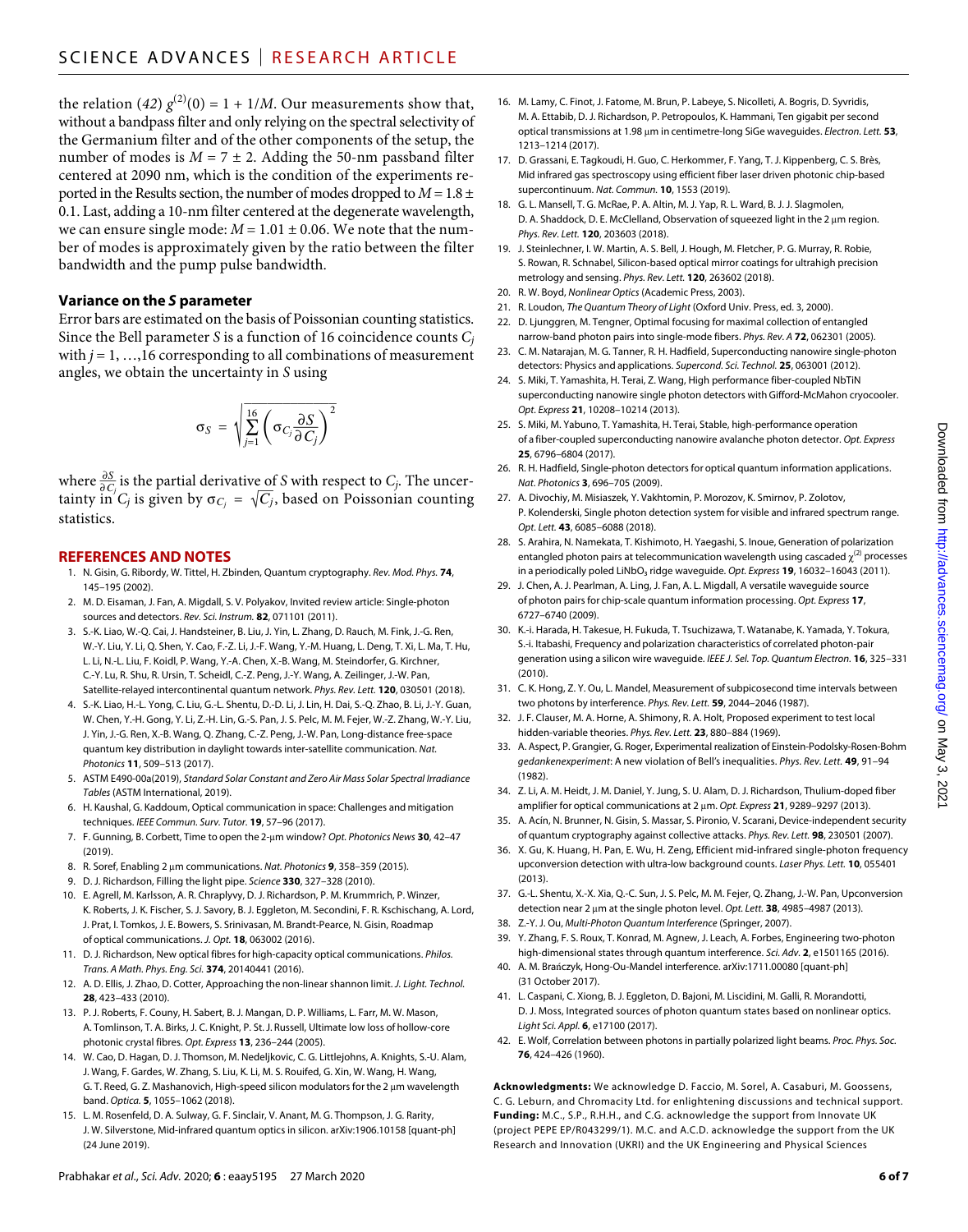Research Council (EPSRC) (Fellowship "In-Tempo" EP/S001573/1). A.C.D. acknowledges support from the EPSRC, Impact Acceleration Account (EP/R511705/1). C.G. acknowledges financial support from the Royal Academy of Engineering Senior Research Fellowship scheme. M.K. acknowledges support from the BMBF in the framework of the Quantum Futur program. R.H.H. acknowledges support through the European Research Council Consolidator Grant (IRIS 648604), the UK EPSRC (grants EP/ L024020/1 and EP/M01326X/1), and the Royal Society Leverhulme Trust Senior Research Fellowship. S.M., M.Y., and H.T. acknowledge the support from MEXT Q-leap program (grant JPMXS0118067634). K.E. acknowledges an internship at NICT Japan. **Author contributions:** S.P., T.S., and M.C. designed the experiment. S.P., T.S., A.C.D., G.G.T., D.M., M.K., M.E., L.C., and M.C. performed the measurements and analyzed the results. K.E., S.M., M.Y., H.T., and R.H.H designed, fabricated, and characterized the SNSPDs. C.G. designed and fabricated the nonlinear PPLN crystal. M.C., S.P., A.C.D., T.S., M.K., L.C., and R.H.H. drafted the manuscript. M.C. supervised the project. All the

authors contributed to the discussion and manuscript preparation. **Competing interests:** The authors declare that they have no competing interests. **Data and materials availability:** All the data supporting the conclusions reported in this manuscript are available at the DOI: [http://dx.doi.org/10.5525/gla.researchdata.882.](http://dx.doi.org/10.5525/gla.researchdata.882) Additional data related to this paper may be requested from the authors.

Submitted 25 June 2019 Accepted 3 January 2020 Published 27 March 2020 10.1126/sciadv.aay5195

**Citation:** S. Prabhakar, T. Shields, A. C. Dada, M. Ebrahim, G. G. Taylor, D. Morozov, K. Erotokritou, S. Miki, M. Yabuno, H. Terai, C. Gawith, M. Kues, L. Caspani, R. H. Hadfield, M. Clerici, Two-photon quantum interference and entanglement at 2.1 m. *Sci. Adv.* **6**, eaay5195 (2020).